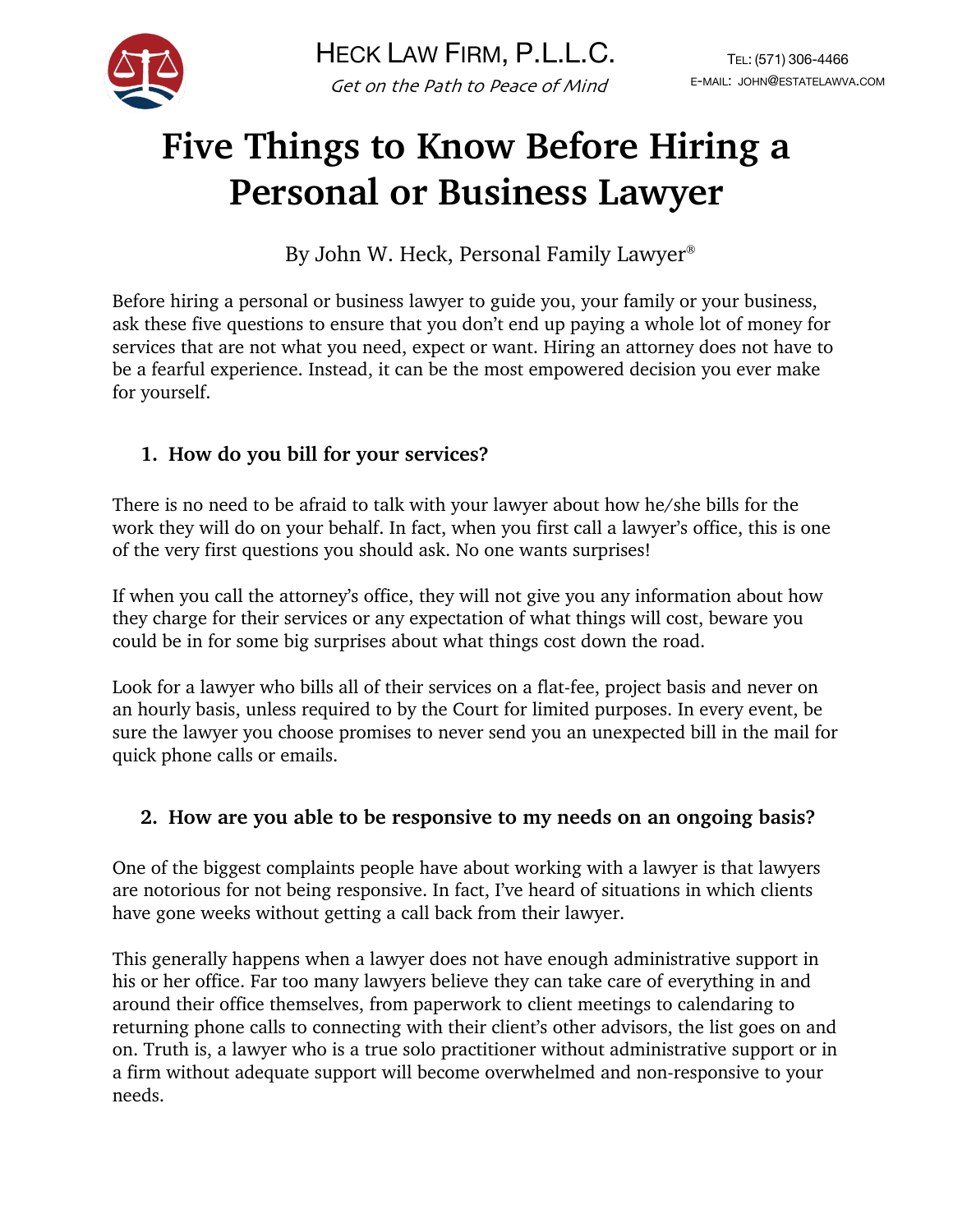You can and should ask your lawyer how he or she will respond to your ongoing needs, how quickly calls are returned in the office, if there is someone on hand to answer quick questions and if you should expect to get right through to your lawyer when you call the office.

A great way to test this is to call your prospective lawyer's office and ask for him or her. If you get put right through or even worse sent to a voicemail, think twice about hiring this lawyer because it means they do not have effective systems in place for managing and responding to calls or answering your quick questions. Instead, what you want is for the person answering the phone or another team member to offer to help you and if he or she cannot then to schedule a call for you to talk with your lawyer at a future date and time when he or she will be ready to focus on your matter.

Your lawyer cannot be effective and efficient if he or she is taking every call that comes through to him or her – all calls should be pre-scheduled when you are both ready and your lawyer can focus on your specific needs.

### **3. How will you proactively communicate with me on an ongoing basis?**

Unfortunately, most lawyers do a horrible job of proactively communicating with their clients on an ongoing basis. The general thinking in the legal industry is that legal work is transactional in nature and clients will call when something changes. But, this is faulty thinking and in my opinion just pure laziness on the part of lawyers.

You want to look for a lawyer who will proactively communicate with you at least quarterly by mail via an informative, easy to read newsletter and monthly by email. I prefer to hear from the professionals I work with monthly by mail and weekly by email, but progress can only happen so fast.

If you are considering hiring a lawyer who does not proactively communicate with his or her clients, think again. This lawyer might be stuck in an old, outdated mindset that won't serve your needs in the best possible way.

## **4. Can I call about any legal problem I have or just about matters within your specialty?**

In today's complex world, lawyers must have specialized training in one or more specific practice areas, such as divorce, bankruptcy, wills & trusts, estates, personal injury, business, criminal matters or employment. You definitely do NOT want to be working with a lawyer who professes to be an expert in whatever walks through the door. However, you do want your personal lawyer and/or business lawyer to have a broad